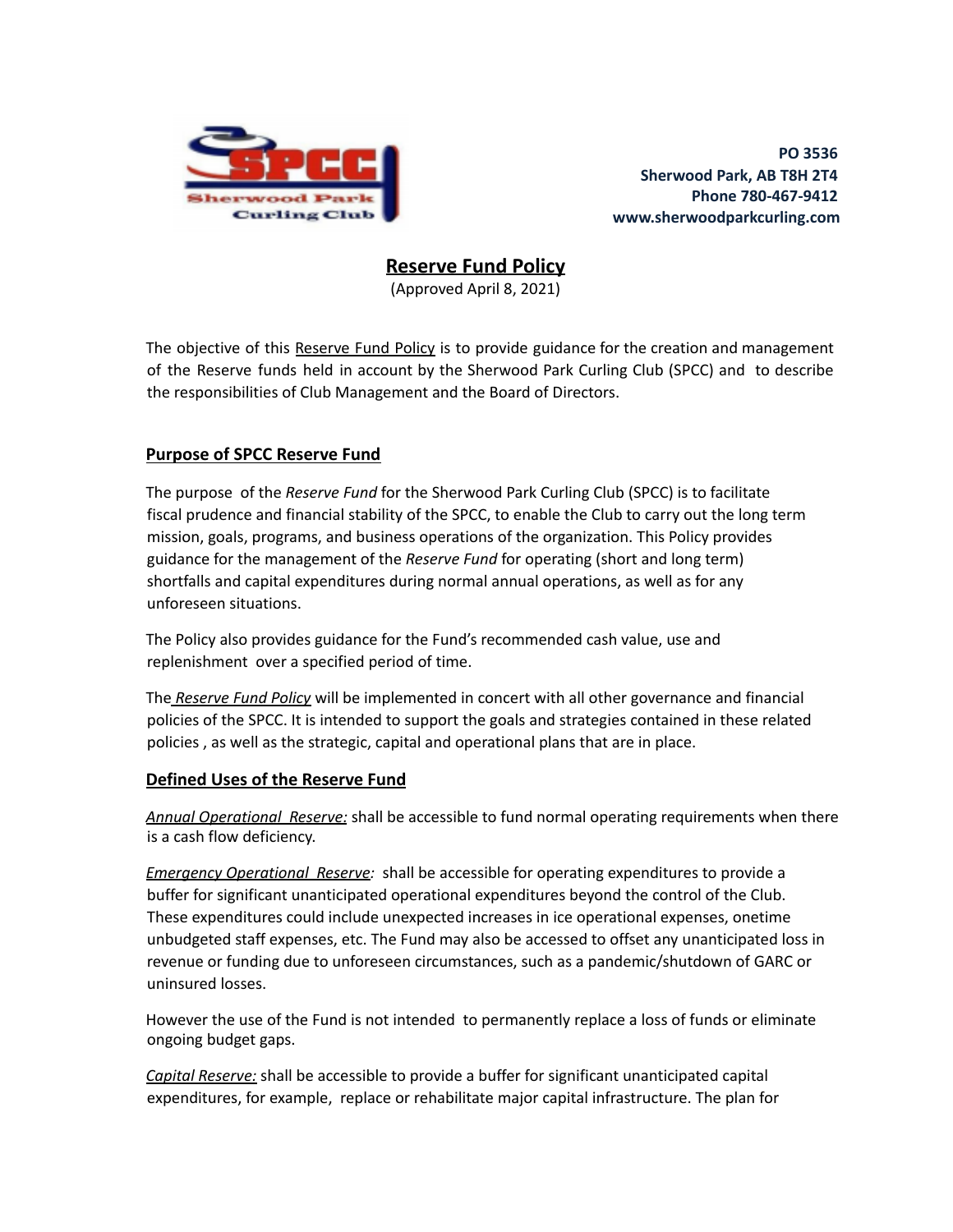future capital replacement and source of funds for the next 5 years will be outlined in Appendix A and the plan for the purchase of new major capital assets and source of funds for the next 5 years will be outlined in Appendix B.

#### **Calculation of the Target Value of the Reserve Fund**

The value of the Reserve Fund shall be determined by combining an estimate of the amount required for normal operating expenses for a given time period (as recommended by the Grant Thornton Institute) and an estimate of the projected cost of new equipment purchase and replacement of existing equipment no longer suitable for use.

The *Annual Operational Reserve* portion of the Reserve Fund should have sufficient funds to cover a deficiency in cash flow that may occur during the first few months of the fiscal year. The value should be based on the operating budget needed for the period between May 1 and August 31, to prepare for the start of the curling season and will be included in the Summary of the Capital Reserve Plan (Appendix A).

The amount of the *Annual Operational Reserve Fund* target estimate for each year will be forecasted in a Summary of the Capital Reserve Plan (Appendix A), reported to the Board of Directors and included in the regular financial reports.

The *Emergency Operational Reserve* portion of the Reserve Fund shall be based on the following recommendation.

The target amount of the *Emergency Operational Reserve* should be at least equal to three to six months of average operating costs within the fiscal year including the curling season of 7 months (September to March). The calculation of average monthly operating costs includes all recurring, predictable expenses such as salaries and benefits, occupancy (lease), supplies, office, travel, program, and ongoing professional services.

The amount of the *Emergency Operational Reserve Fund* target estimate for each year must be part of the annual budget, reported to the Board of Directors and included in the regular financial reports.

The *Capital Reserve* portion of the Reserve Fund should be based on the yearly estimate of the Club's proposed capital purchases, whether they are new or replacement.

The capital purchases will be budgeted items and must be approved by the SPCC Board of Directors. These purchases will include items relating to infrastructure, ice production and maintenance equipment, equipment required for the sport of curling including regular league play items (i.e. rocks) and training technology. Depreciation, in-kind, and other non-cash expenses may be included in the estimate. Plans for the Replacement and New Capital expenditures will be outlined in two separate reports (Appendices B & C)

The target value for the *Capital Reserve* will be forecasted in the Summary of Capital Reserve Plan (Appendix A) which will be prepared by the Finance Committee and approved by the Board as part of the annual budget process.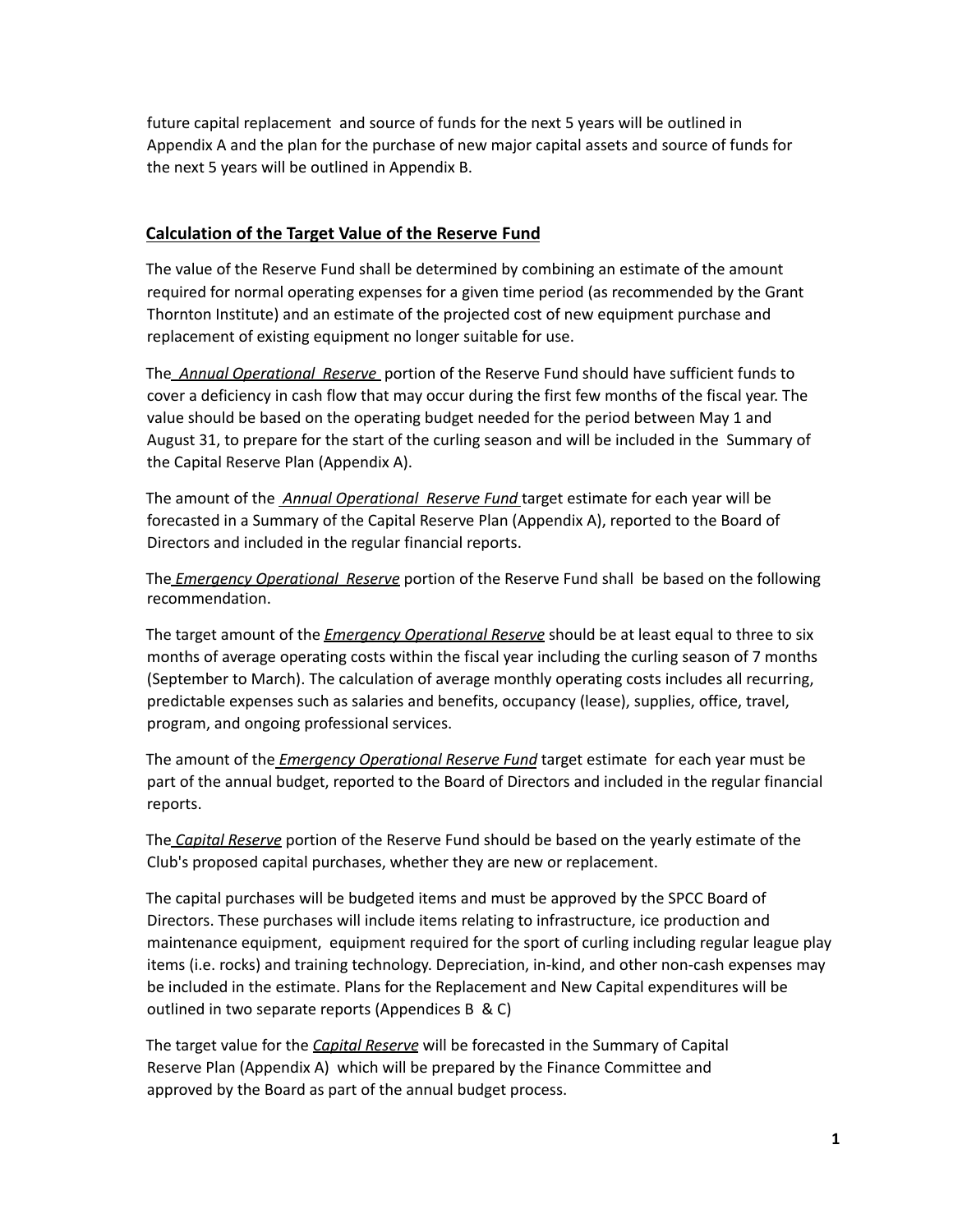# **Accountability for and Maintenance of the Reserve Fund**

The Reserve Fund will be recorded in the financial records as 'SPCC Board-Designated Financial Reserve Fund' and annual plans for the Reserve Fund will be part of the *'Annual Budget package'* presented to the Board by the Treasurer.

As part of the SPCC's long term planning, a *Reserve Fund Management Plan* will be developed by the Finance Committee that will address the strategies required to maintain the fund at its targeted value.

The *Reserve Fund* will be maintained in a segregated bank account or investment fund, in accordance with SPCC investment policies and will not be commingled with the general cash and other revenue sources of the organization. Funds may be held in both short and long term investments.

The SPCC Board is responsible for ensuring that the *Annual Operation, Emergency , Operational and Capital Reserve Funds* are maintained and used only as described in this Policy.

## **Use of the Reserve Fund**

The use of the Reserve Funds requires three steps – Identification, Authorization, Reporting and Monitoring.

## *Identification of Appropriate Use:*

The SPCC Executive and SPCC Business manager will identify the need for access to the *Reserve Fund* and confirm that the use is consistent with the purpose of the Fund as described in this Policy. This step requires analysis of the reason for the shortfall, the availability of any other sources of funds before using reserves, and evaluation of the time period that the funds will be required and replenished.

A Summary of the Capital Reserve Plan (Appendix A) will be presented to the Board as a component of the Annual Budget Process as well as detailed Capital Expenditure Plans for the upcoming fiscal budget. The initial plan will be presented at the September 2021 Board meeting.

## *Authorization for Use*:

Use of the *Annual Operational Reserve* for operating purposes will be available for short term shortfalls between revenue and expense balances, at the discretion of the Executive and the Business Manager.

Use of the *Emergency Operational Reserve* for long term budget shortfalls in the revenue/expense balance due to unforeseen circumstances, will require an Executive recommendation and Board approval. Authority for any and all use of SPCC Reserves for this purpose is delegated to the SPCC Executive, in consultation with the SPCC Business Manager.

Use of the *Capital Reserve* for capital purchases (budgeted or unanticipated) will require Executive recommendation and Board approval as part of the Annual budget process.l. Authority for any and all use of SPCC Reserves for this purpose is delegated to the SPCC Executive, in consultation with the SPCC Business Manager.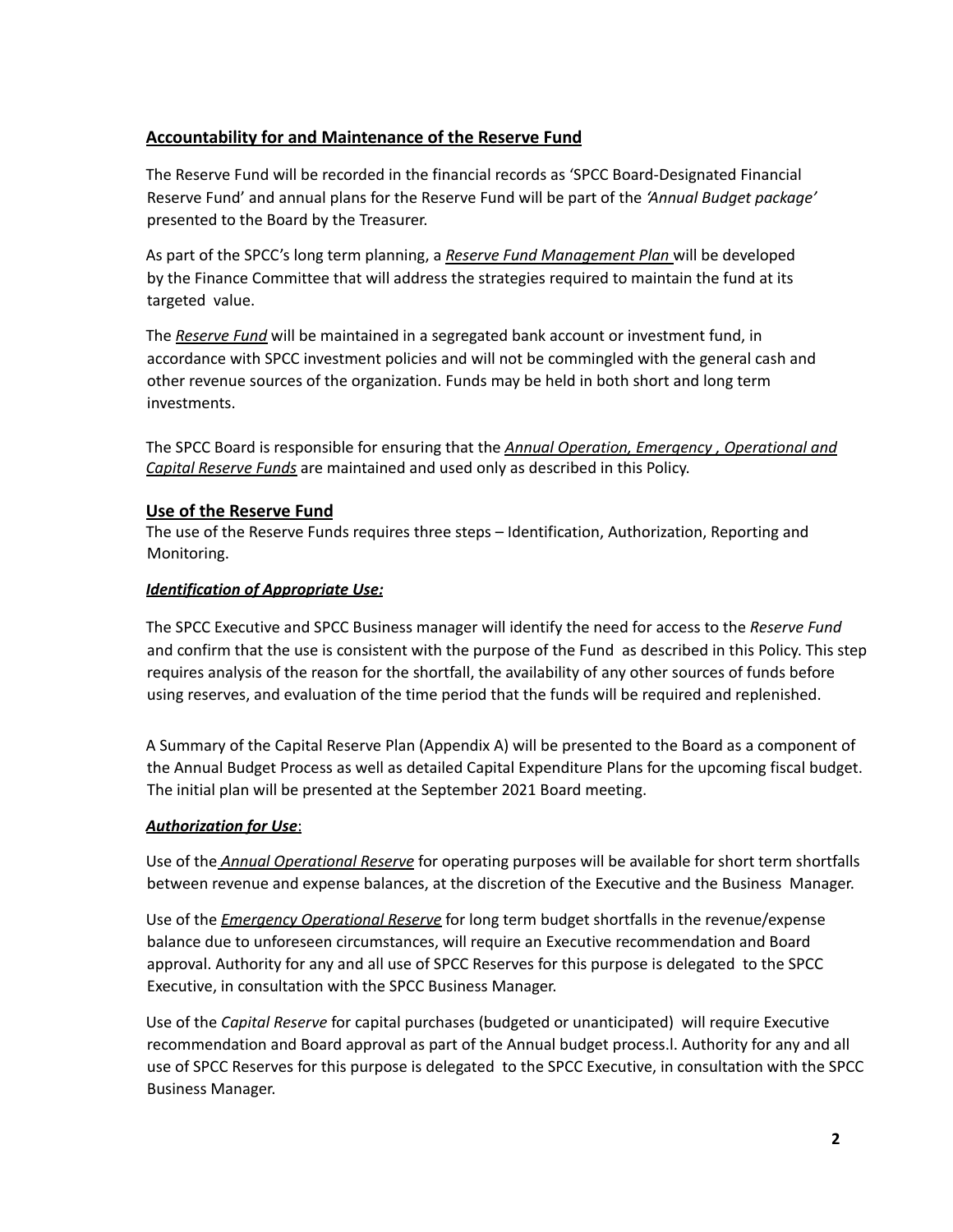#### *Reporting and Monitoring:*

Upon approval for the use of the *Reserve Fund,* the Treasurer will maintain records of the use of funds and plan for replenishment. The Treasurer will provide regular reports to the Executive and, at a minimum of 2 times per year, will report to the SPCC Board of Directors on the use of the Reserve Fund and on the progress to restore the Fund to the target minimum amount.

# **Funding and/or Replenishment of Reserves**

The *Reserve Fund* will be funded with annual surplus unrestricted operating funds. It will also be funded through investments and by fundraising activities such as casinos and 50/50 sales, in accordance with all AGLC rules and regulations.

The *Annual Operational Reserve Fund* is to be replaced as soon as the cash flow deficiency is resolved

The organization's goal is to replenish and restore the *Emergency Operational Reserve* used within twelve months to the target minimum amount. The Executive must receive prior approval from the Board of Directors if the *Emergency Operational Reserves* will take longer than 12 months to replenish. The Replenishment Plan (Appendix D) will be presented to the Board during the budgeting process.

The *Capital Reserve,* in addition to surpluses and fundraising, may also be funded/replenished by project grants.

## **Relationship to Other Policies and Documents**

The SPCC shall maintain the following Board-approved policies, procedures and documents which **may** contain provisions that affect the creation, sufficiency, and management of the Reserve Funds.

- Strategic Business Plan (current)
- Business Plan (to be developed)
- Annual (Operating and Capital) Budget approved annually by the Board
- SPCC Bylaws (current)
- Refund Policy (current)
- SPCC League Rules and Procedures (current)
- Roles and Responsibility of Board Officers (current)

## **Review of Policy**

This Policy will be reviewed every year, by the SPCC Executive and Business Manager, or more often if warranted by internal or external events or changes. Changes to the Policy will be recommended by the SPCC Executive to the SPCC Board of Directors.